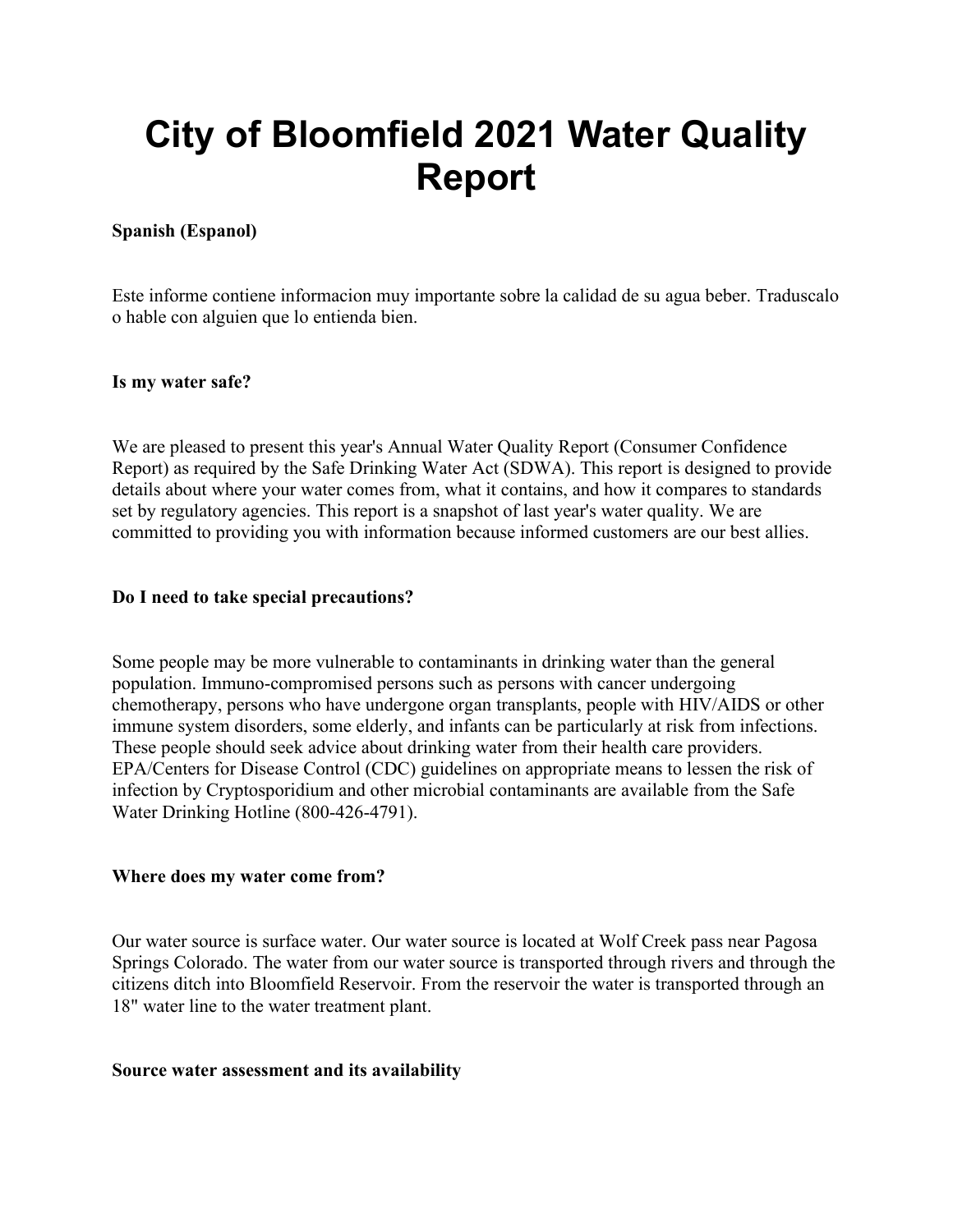The City of Bloomfield has The Source Water Assessment and Protection on file. It can be viewed at the water treatment plant 406 East Blanco Blvd. To request a copy call 505-632-2486.

#### **Why are there contaminants in my drinking water?**

Drinking water, including bottled water, may reasonably be expected to contain at least small amounts of some contaminants. The presence of contaminants does not necessarily indicate that water poses a health risk. More information about contaminants and potential health effects can be obtained by calling the Environmental Protection Agency's (EPA) Safe Drinking Water Hotline (800-426-4791). The sources of drinking water (both tap water and bottled water) include rivers, lakes, streams, ponds, reservoirs, springs, and wells. As water travels over the surface of the land or through the ground, it dissolves naturally occurring minerals and, in some cases, radioactive material, and can pick up substances resulting from the presence of animals or from human activity:

microbial contaminants, such as viruses and bacteria, that may come from sewage treatment plants, septic systems, agricultural livestock operations, and wildlife; inorganic contaminants, such as salts and metals, which can be naturally occurring or result from urban stormwater runoff, industrial, or domestic wastewater discharges, oil and gas production, mining, or farming; pesticides and herbicides, which may come from a variety of sources such as agriculture, urban stormwater runoff, and residential uses; organic Chemical Contaminants, including synthetic and volatile organic chemicals, which are by-products of industrial processes and petroleum production, and can also come from gas stations, urban stormwater runoff, and septic systems; and radioactive contaminants, which can be naturally occurring or be the result of oil and gas production and mining activities. In order to ensure that tap water is safe to drink, EPA prescribes regulations that limit the amount of certain contaminants in water provided by public water systems. Food and Drug Administration (FDA) regulations establish limits for contaminants in bottled water which must provide the same protection for public health.

#### **How can I get involved?**

If you have any questions about this report or any concerns with your water quality, please contact Dale Brightman 505-632-2486. We want our valued customers to be informed about their water utility. If you want to learn more, please attend any of our regularly scheduled council meetings. They are held on the second and fourth Monday of each month at 6: P.M. The meeting are held in the council chambers.

The City of Bloomfield Purchased 390,000 gallons of water in 2021 from The City of Aztec

## **Additional Information for Lead**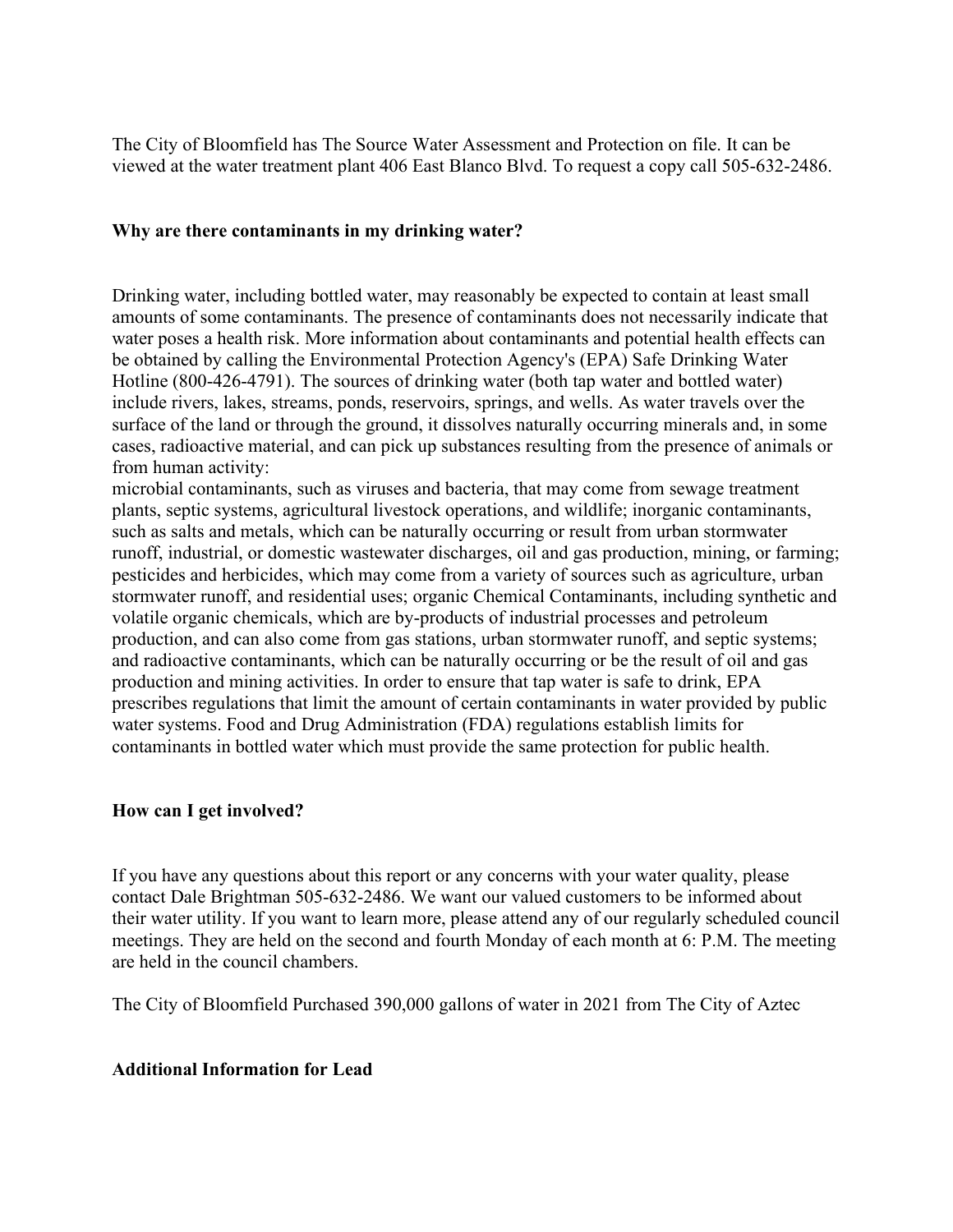If present, elevated levels of lead can cause serious health problems, especially for pregnant women and young children. Lead in drinking water is primarily from materials and components associated with service lines and home plumbing. Bloomfield Water Supply System is responsible for providing high quality drinking water, but cannot control the variety of materials used in plumbing components. When your water has been sitting for several hours, you can minimize the potential for lead exposure by flushing your tap for 30 seconds to 2 minutes before using water for drinking or cooking. If you are concerned about lead in your water, you may wish to have your water tested. Information on lead in drinking water, testing methods, and steps you can take to minimize exposure is available from the Safe Drinking Water Hotline or at http://www.epa.gov/safewater/lead.

# **Water Quality Data Table**

In order to ensure that tap water is safe to drink, EPA prescribes regulations which limit the amount of contaminants in water provided by public water systems. The table below lists all of the drinking water contaminants that we detected during the calendar year of this report. Although many more contaminants were tested, only those substances listed below were found in your water. All sources of drinking water contain some naturally occurring contaminants. At low levels, these substances are generally not harmful in our drinking water. Removing all contaminants would be extremely expensive, and in most cases, would not provide increased protection of public health. A few naturally occurring minerals may actually improve the taste of drinking water and have nutritional value at low levels. Unless otherwise noted, the data presented in this table is from testing done in the calendar year of the report. The EPA or the State requires us to monitor for certain contaminants less than once per year because the concentrations of these contaminants do not vary significantly from year to year, or the system is not considered vulnerable to this type of contamination. As such, some of our data, though representative, may be more than one year old. In this table you will find terms and abbreviations that might not be familiar to you. To help you better understand these terms, we have provided the definitions below the table.

|                                                                                                                   |                   |                | <b>Detect</b> |      | Range     |               |                                |                                              |
|-------------------------------------------------------------------------------------------------------------------|-------------------|----------------|---------------|------|-----------|---------------|--------------------------------|----------------------------------------------|
|                                                                                                                   | <b>MCLG</b><br>or | MCL,<br>TT, or | $\ln$<br>Your |      |           | <b>Sample</b> |                                |                                              |
| <b>Contaminants</b>                                                                                               | MRDLG MRDL Water  |                |               |      | Low  High | Date          | <i><u><b>Niolation</b></u></i> | <b>Typical Source</b>                        |
| Disinfectants & Disinfection By-Products                                                                          |                   |                |               |      |           |               |                                |                                              |
| (There is convincing evidence that addition of a disinfectant is necessary for control of microbial contaminants) |                   |                |               |      |           |               |                                |                                              |
| Chlorine (as Cl2)<br>(ppm)                                                                                        | 4                 | 4              | 1.36          | .29  | 2.9       | 2021          | N <sub>0</sub>                 | Water additive used to control<br>microbes   |
| Haloacetic Acids<br>$(HAA5)$ (ppb)                                                                                | NA                | 60             | 47.8          | 29.4 | 53        | 2021          | No                             | By-product of drinking water<br>chlorination |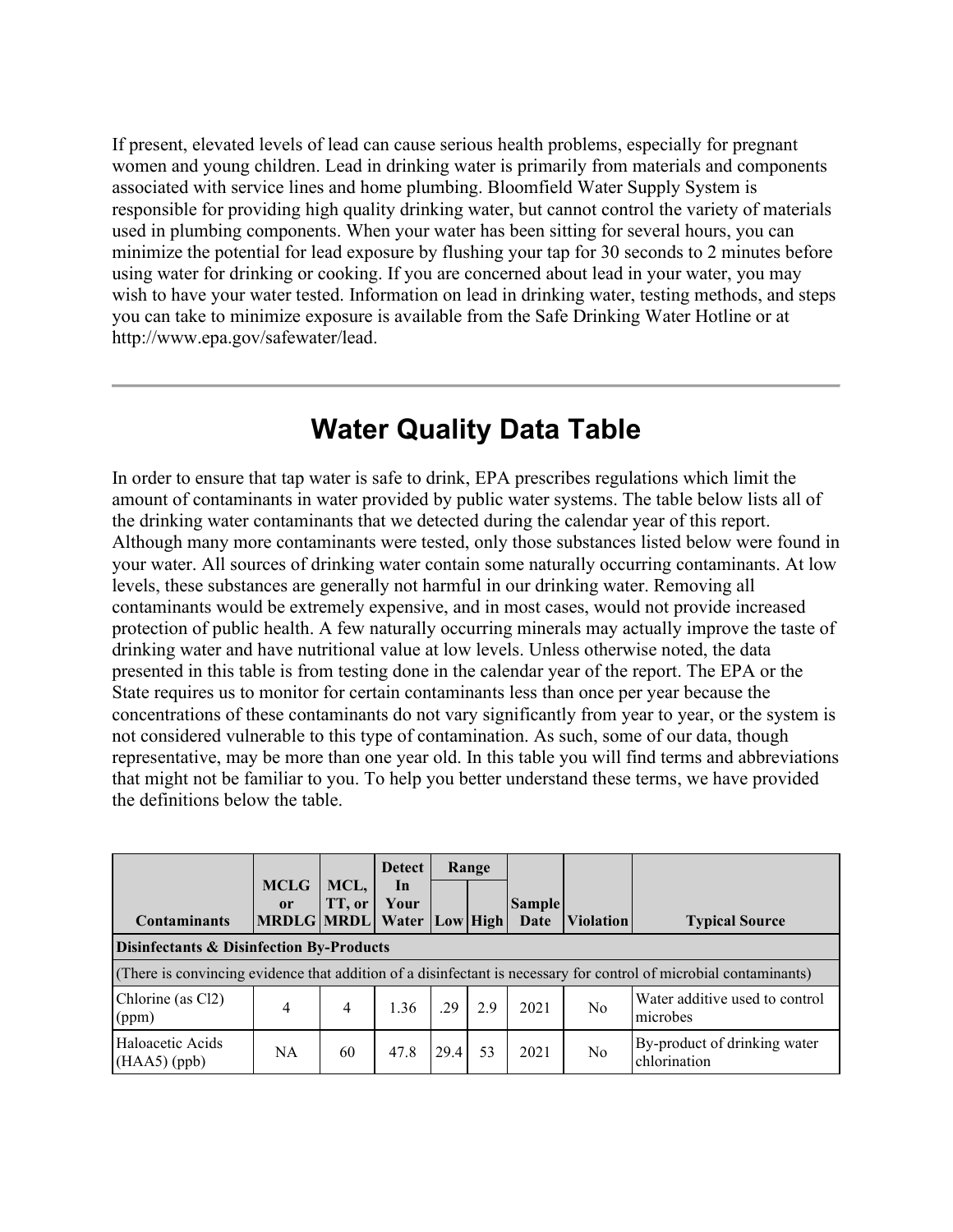|                                                                                                                                                                                                                                      |                                                                    |  |                   | <b>Detect</b> |                       | Range     |                                     |                      |                                                                                                                                       |
|--------------------------------------------------------------------------------------------------------------------------------------------------------------------------------------------------------------------------------------|--------------------------------------------------------------------|--|-------------------|---------------|-----------------------|-----------|-------------------------------------|----------------------|---------------------------------------------------------------------------------------------------------------------------------------|
|                                                                                                                                                                                                                                      | <b>MCLG</b><br><b>or</b>                                           |  | MCL,<br>TT, or    | In<br>Your    |                       |           | <b>Sample</b>                       |                      |                                                                                                                                       |
| <b>Contaminants</b>                                                                                                                                                                                                                  |                                                                    |  | <b>MRDLG MRDL</b> | Water         |                       | Low High  | <b>Date</b>                         | <b>Violation</b>     | <b>Typical Source</b>                                                                                                                 |
| TTHMs [Total<br>Trihalomethanes]<br>(ppb)                                                                                                                                                                                            | NA                                                                 |  | 80                | 64.1          | 43.3                  | 82.2      | 2021                                | No                   | By-product of drinking water<br>disinfection                                                                                          |
| Total Organic<br>Carbon (% Removal)                                                                                                                                                                                                  | NA                                                                 |  | <b>TT</b>         | 1.28          | NA                    | NA        | 2021                                | N <sub>0</sub>       | Naturally present in the<br>environment                                                                                               |
| <b>Inorganic Contaminants</b>                                                                                                                                                                                                        |                                                                    |  |                   |               |                       |           |                                     |                      |                                                                                                                                       |
| Barium (ppm)                                                                                                                                                                                                                         | $\overline{2}$                                                     |  | $\overline{2}$    | .06           | <b>NA</b>             | <b>NA</b> | 2021                                | No                   | Discharge of drilling wastes;<br>Discharge from metal<br>refineries; Erosion of natural<br>deposits                                   |
| Fluoride (ppm)                                                                                                                                                                                                                       | $\overline{4}$                                                     |  | 4                 | .19           | <b>NA</b>             | <b>NA</b> | 2021                                | No                   | Erosion of natural deposits;<br>Water additive which promotes<br>strong teeth; Discharge from<br>fertilizer and aluminum<br>factories |
| Nitrite [measured as<br>Nitrogen] (ppm)                                                                                                                                                                                              | 1                                                                  |  | $\mathbf{1}$      | .06           | <b>NA</b>             | <b>NA</b> | 2021                                | No                   | Runoff from fertilizer use;<br>Leaching from septic tanks,<br>sewage; Erosion of natural<br>deposits                                  |
|                                                                                                                                                                                                                                      | <b>Microbiological Contaminants</b>                                |  |                   |               |                       |           |                                     |                      |                                                                                                                                       |
| Turbidity (NTU)                                                                                                                                                                                                                      | NA                                                                 |  | 0.3               | 100           | NA                    | NA        | 2021                                | No                   | Soil runoff                                                                                                                           |
| 100% of the samples were below the TT value of .3. A value less than 95% constitutes a TT violation. The highest<br>single measurement was .2. Any measurement in excess of 1 is a violation unless otherwise approved by the state. |                                                                    |  |                   |               |                       |           |                                     |                      |                                                                                                                                       |
| <b>Radioactive Contaminants</b>                                                                                                                                                                                                      |                                                                    |  |                   |               |                       |           |                                     |                      |                                                                                                                                       |
| Beta/photon emitters<br>(pCi/L)                                                                                                                                                                                                      | $\boldsymbol{0}$                                                   |  | 50                | 2.8           | NA                    | <b>NA</b> | 2021                                | No                   | Decay of natural and man-made<br>deposits. The EPA considers 50<br>pCi/L to be the level of concern<br>for Beta particles.            |
| Radium (combined<br>226/228) (pCi/L)                                                                                                                                                                                                 | $\mathbf{0}$                                                       |  | 5                 | .04           | NA                    | <b>NA</b> | 2021                                | N <sub>o</sub>       | Erosion of natural deposits                                                                                                           |
|                                                                                                                                                                                                                                      | Synthetic organic contaminants including pesticides and herbicides |  |                   |               |                       |           |                                     |                      |                                                                                                                                       |
| Dalapon (ppb)                                                                                                                                                                                                                        | 200                                                                |  | 200               | .51           | NA                    | NA        | 2021                                | No                   | Runoff from herbicide used on<br>rights of way                                                                                        |
| <b>Contaminants</b>                                                                                                                                                                                                                  |                                                                    |  | <b>MCLG AL</b>    | Your<br>Water | <b>Sample</b><br>Date |           | # Samples<br><b>Exceeding</b><br>AL | <b>Exceeds</b><br>AL | <b>Typical Source</b>                                                                                                                 |
| <b>Inorganic Contaminants</b>                                                                                                                                                                                                        |                                                                    |  |                   |               |                       |           |                                     |                      |                                                                                                                                       |
| Copper - action level at<br>consumer taps (ppm)                                                                                                                                                                                      | 1.3                                                                |  | 1.3               | .034          | 2019                  |           | $\boldsymbol{0}$                    | No                   | Corrosion of household<br>plumbing systems; Erosion of<br>natural deposits                                                            |
| Lead - action level at<br>consumer taps (ppb)                                                                                                                                                                                        |                                                                    |  | 15                | 2.3           | 2019                  |           | $\boldsymbol{0}$                    | No                   | Corrosion of household<br>plumbing systems; Erosion of<br>natural deposits                                                            |